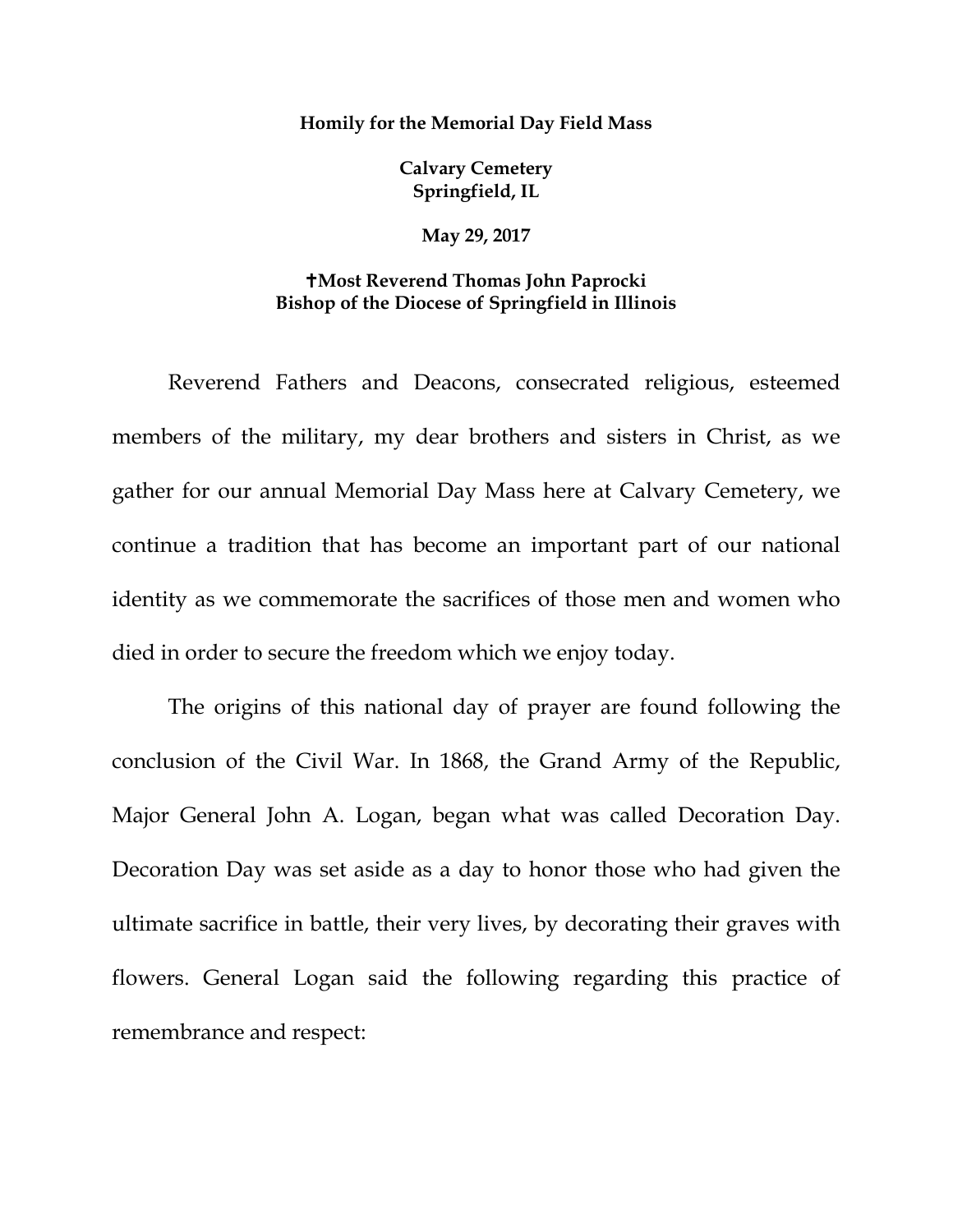We should guard their graves with sacred vigilance. ... Let pleasant paths invite the coming and going of reverent visitors and fond mourners. Let no neglect, no ravages of time, testify to the present or to the coming generations that we have forgotten as a people the cost of a free and undivided republic[.1](#page-3-0)

As Catholics, this respect for the deceased is not a foreign concept; rather, it has been central to the practice of the Church since its very beginning. While the exact rite for the funeral and burial of the faithful has evolved through the ages, the core of the Catholic mourning practices remains focused on the celebration of the Mass of Christian Burial as the Church's final way of assisting the deceased in their journey to their heavenly reward. As a matter of fact, the Catechism of the Catholic Church states the following regarding Christian Funerals:

> The Church who, as Mother, has borne the Christian sacramentally in her womb during his earthly pilgrimage, accompanies him at his journey's end, in order to surrender him "into the Father's hands." She offers to the Father, in Christ, the child of his grace, and she commits to the earth, in hope, the seed of the body that will rise in glory. This offering is fully celebrated in the Eucharistic sacrifice[.2](#page-3-1)

On this day where we gather to continue the tradition of honoring those who have died serving their country, I urge you that, in the midst of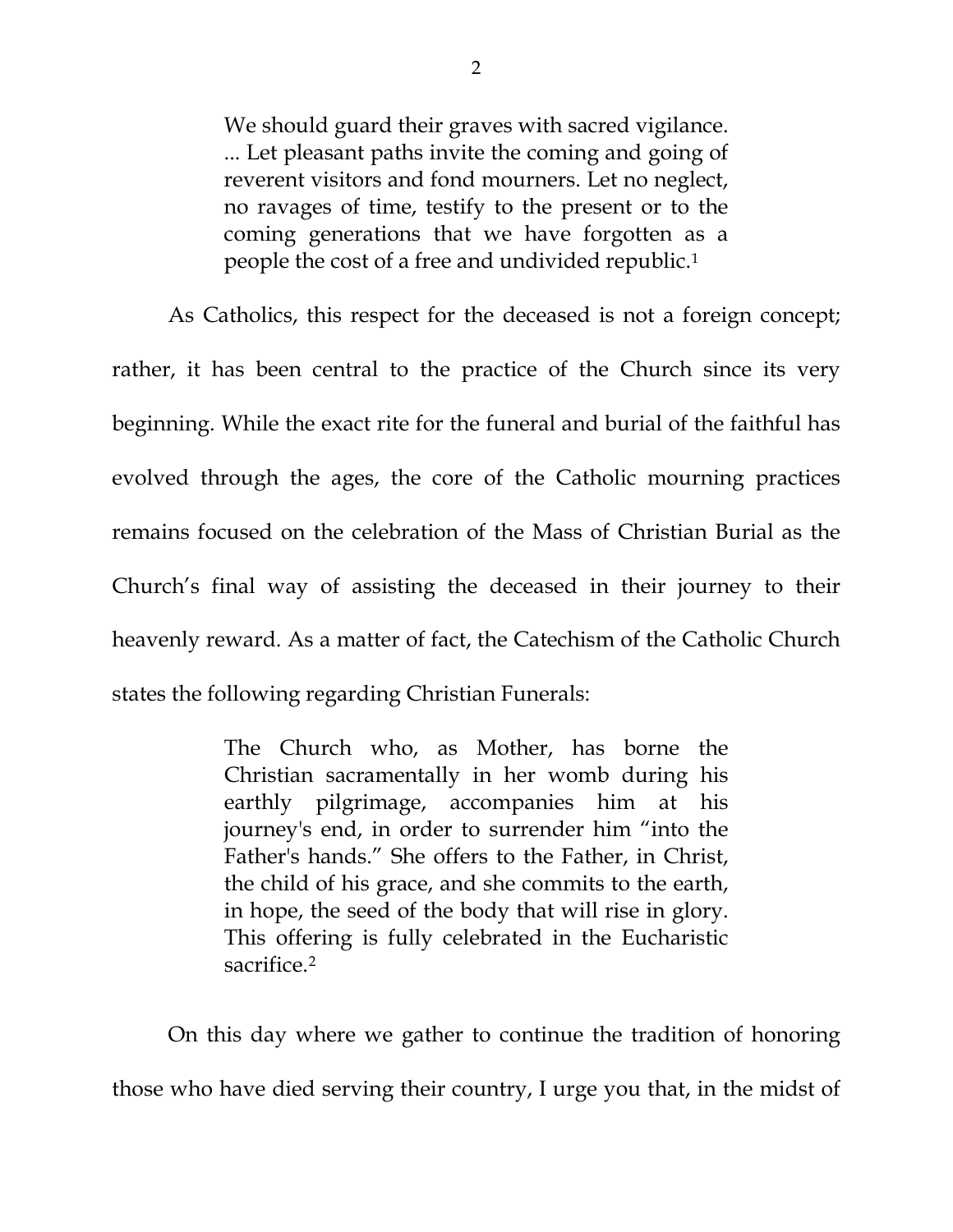a time that places less and less value on traditional mourning practices, you not lose sight of the important role that the funeral Mass and Christian Burial plays in our lives as Catholics. For as people of faith we see death not as a wall where life ends, rather we see it as a gate that links the world in which we live on earth to the heavenly reality in which we aspire to live eternally.

In our Gospel today, we heard the conclusion of the Last Supper Discourse, in which our Lord prefigures the betrayal He would face on the part of His disciples as He entered into His passion and death. Even though we know that the disciples for the most part fled and abandoned Him, Jesus was not left alone, because the Father was with Him even in these most trying times. So too is our heavenly Father with us during the trying times in our lives. God is ever present to us through the liturgy of the Eucharist in which the Father gives us His Beloved Son, who suffered and died in order that we might not suffer a final death, but rather be worthy of resurrection to life in Him. Let us not be like the disciples who abandoned the Lord during trying times, and may we always remember that our Lord loves us as His adopted sons and daughters, and has given us the Church to assist us in our lives of faith.